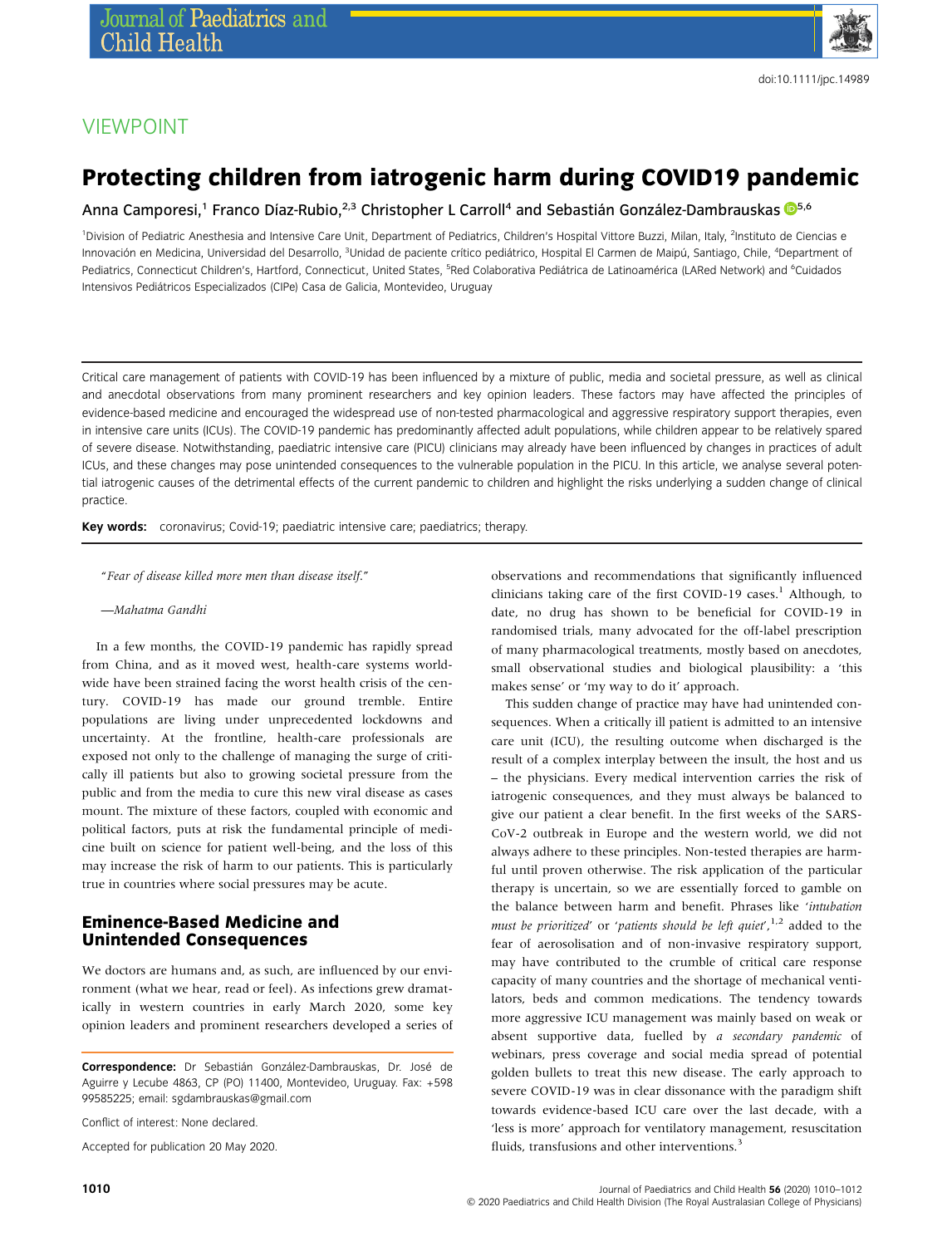An example is the intubation of hypoxaemic patients. Anecdotal reports suggesting a more favourable outcome with 'early' intubation in COVID-19 led to recommendations to avoid commonly used non-invasive treatments such as continuous positive airway pressure (CPAP), high-flow nasal cannula (HFNC) or non-invasive ventilation (NIV). Not surprisingly the first figures showed that NIV was used only in 1 of 10 patients with confirmed COVID-19 infection.4 Early intubation of a patient with known or suspected COVID-19 with respiratory distress likely resulted in intubating patients who would have otherwise improved on CPAP or NIV. In addition, early intubation may also have denied life-saving treatment for other patients, especially in resource-limited settings. The iatrogenic costs, including ventilator associated pneumonia (VAP), ventilator-induced lung injury (VILI), hemodynamic disturbances, as well as the adverse effects of sedation and immobilisation, could have been avoided in some cases.

The walk away from evidence-based medicine is not novel. In medicine, particularly critical care, history has taught us that many initially promising hypotheses, plausible mechanisms and observations failed to pass the test of randomised trials and were found to be no better than prior standards of care.<sup>5</sup> During the first 2 months of the COVID-19 pandemic, emotions and anecdotes prevailed over science, and eminence prevailed over evidence-based medicine.<sup>6</sup> In these early days of the pandemic, scarcity of data and provocative claims of benefit led to a significant change in practice. This quickly changed the entire playbook of modern critical care medicine.

#### Avoiding Iatrogenic Pandemic for Children

Paediatric critical care may be particularly susceptible to threats against evidence-based medicine. There are few randomised trials in critically ill children, and as a result, many of the therapies provided in a paediatric intensive care unit (PICU) are based on extrapolation from adult studies or observational clinical trials. As these changes in practice came under scrutiny, $\frac{7}{7}$  paediatricians in PICUs began to ask themselves how they would prepare for critically ill children. Should we change our proven, established current practices to mimic (yet) unproven adults' perspectives?

Viral illnesses are common in PICUs; paediatric intensivists have learned hard lessons from managing critically ill children with viral



Fig. 1 Key factors that may affect optimal care of critically ill children. The figure specifically shows the multi-level involvement: general public information overload (Box I), paediatric health-care professionals' uncertainty (Box II) and sustained stress of health-care system (Box III). In addition, we added a detailed timeline of critically ill children with crucial steps and issues that can affect their clinical course (Box IV). (ER, emergency room; HFNC, high-flow nasal cannula; HIC, high-income countries; LIC, low-income countries; LOS, length of stay; MV, mechanical ventilation; NIV, non-invasive ventilation; PICS-p, post-intensive care syndrome in paediatrics; PICU, paediatric intensive care unit; PEEP, positive end expiratory pressure; PPE, personal protective equipment).